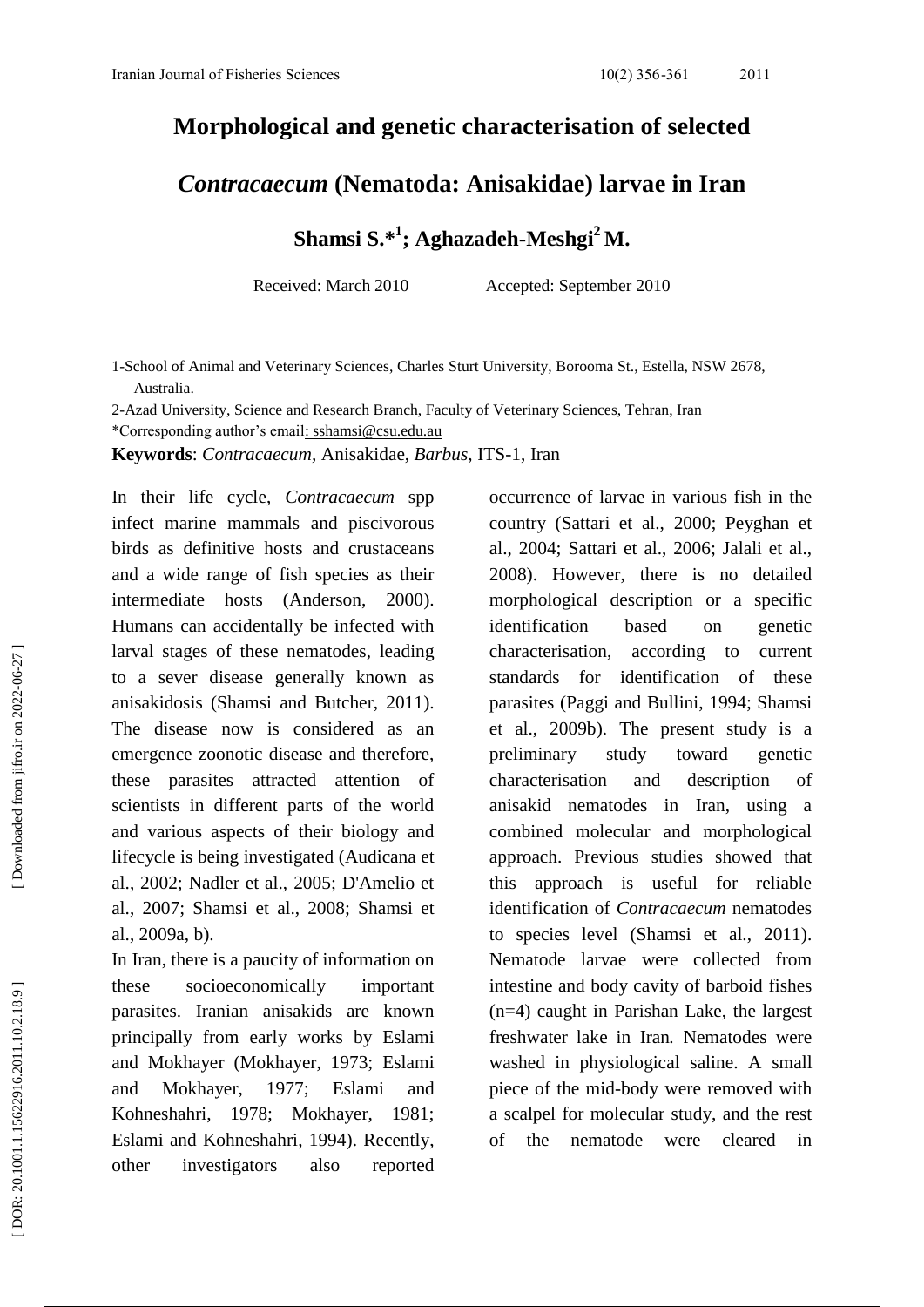lactophenol for morphological examination.

All samples were studied morphologically by light microscopy and characters of systematic importance were measured. All drawings were made to scale with the aid of a camera lucida and measurements were made directly with an eyepiece micrometer. All measurements are given in millimetres, unless stated otherwise. Mean measurements are given, followed by the range in parentheses.

Genomic DNA was isolated from individual specimen by sodium dodecyl sulphate/proteinase K treatment, column purified  $(Wizard^{TM}$  DNA Clean-Up, Promega) and eluted into 30 µl of water. Control DNA was also isolated from the liver of cormorants using the same method. The PCR was used to amplify the ITS -1 region with primer sets SS1 and NC13R (Shamsi et al., 2008 ). The PCR (in a volume of 50 µl) was performed in 10 mM Tris -HCl, pH 8.4, 50 mM KCl, 3 mM MgCl<sub>2</sub>, 250 µM each of dNTP, 50 pmol of each primer and 1.5 U *Taq* polymerase (Promega) in a thermocycler (Biometra) under the following conditions: 94°C for 5 min (initial denaturation), followed by 30 cycles of 94°C, 30 sec (denaturation), 55°C, 30 sec (annealing), 72°C, 30 sec (extension) and a final extension of 72°C for 5 min. One microlitre (10 -20 ng) of genomic DNA was added to each PCR reaction. Samples with cormorants DNA or without genomic DNA were included in the PCR as negative controls; no amplicons were produced in the PCR from these samples. An aliquot (5 µl) of each amplicon was examined on a 1.5 % w/v agarose gel, stained with ethidium bromide

and photographed using a gel documentation system .

Amplicons were purified over mini-columns  $(Wizard<sup>TM</sup> PCR$  Prep, Promega, WI, USA), eluted in 30  $\mu$ l H<sub>2</sub>O and then subjected to automated sequencing (BigDye® chemistry, Applied Biosystems), in both directions, using the same primers as for PCR. Sequences were aligned using the computer program ClustalX (Thompson et al., 1997 ) and then adjusted manually. Polymorphic sites were designated using IUPAC codes. Nucleotide sequence data reported in this paper are available in the GenBank database under the accession numbers FM210433 to FM210436.

Light microscopic examination revealed larval type consistent with *Contracaecum* type in all fish (Fig. 1). Larvae were in third stage of development. Body was relatively thick. Cuticle annulated, forming collar at the anterior end. Lateral interruption at this area in some specimens. Excretory pore opening at anterior end. Oesophagus ends in short, subglobular ventriculus. Intestinal caecum much shorter than ventricular appendix. Intestine broad, filling remainder of body. Gonads not developed. Three anal glands present. Tail sharply pointed, with spine. Table 1 summarizes measurements of systematically important features of larvae.

Following the morphological identification, the ITS-1 region was amplified from genomic DNA samples from individual larvae. ITS -1 was 452 bp in length. The G+C content was 46.02%. Alignment of sequences of *Contracaecum*  larva in this study showed nucleotide variations in alignment positions 20, 161,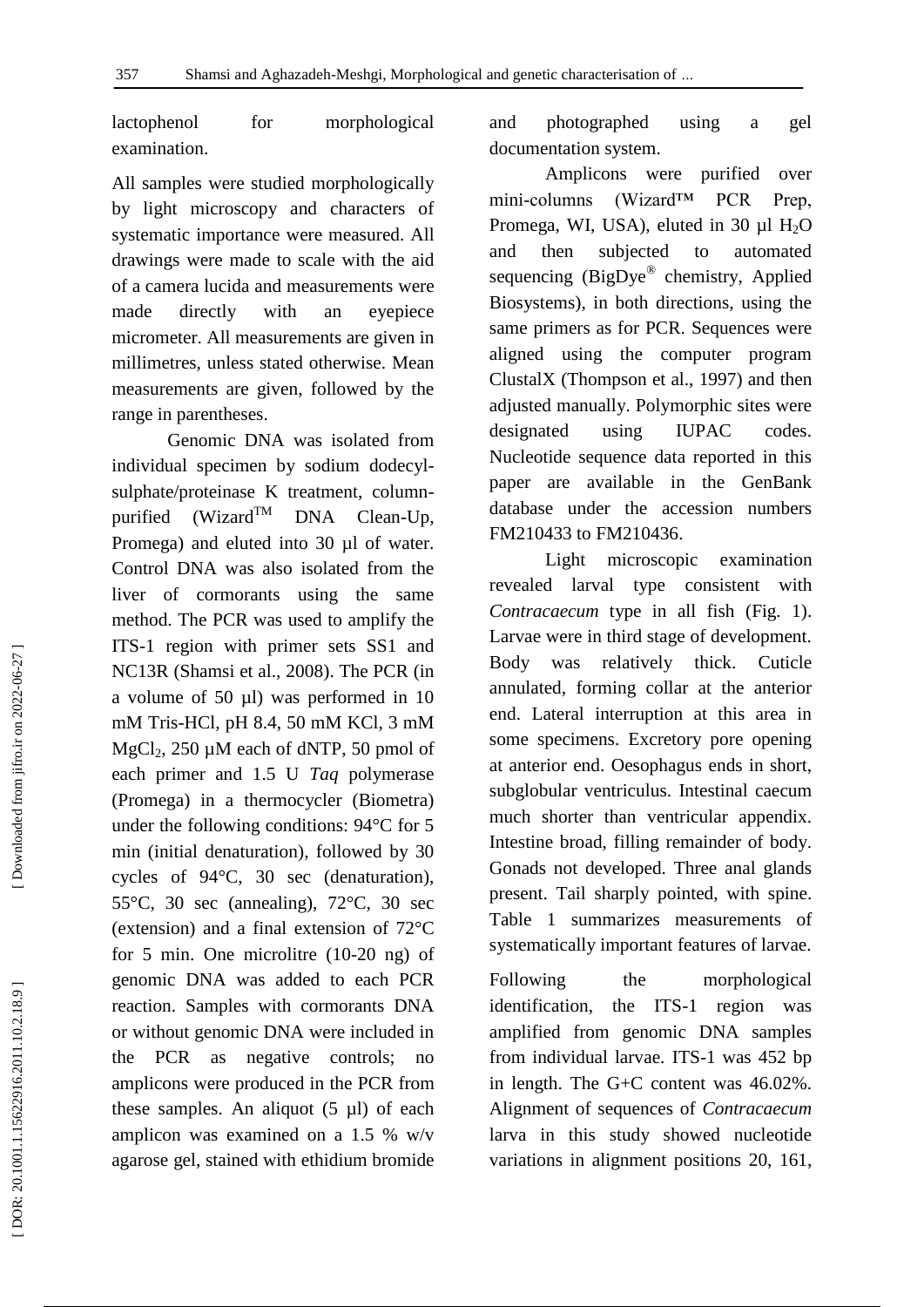372 and 373 (Fig. 2). Based on previous studies on *Contracaecum* spp in Australia (Shamsi et al., 2009b), it seems that nucleotide variation in alignment position 161 is due to a polymorphism. It is very likely that the *Contracaecum* larvae in the present study in fact belong to two distinct

species. Alignment of these larvae with those in GenBank™ showed that they are the most similar to *C. multipapillatum*  (Accession number AM940058) (Shamsi et al., 2008 ). However no identical sequence was present in the GenBank database.



**Figure** 1: *Contracaecum* larval type from *Barbus* sp. (a) anterior end of larva (scale-bar= 0.16 mm); (b) posterior end of larva (scale-bar=  $0.16$  mm).

*C. multipapillatum* is a species complex and it was shown that it comprised at least 3 distinct species occurring in USA, Europe and Australia (D'Amelio et al., 2007; Shamsi et al., 2008). It seems that *Contracaecum* larvae in Iran belong to *C. multipapillatum sensu lato*. However, it is necessary to examine adult species and analyse more specimens for a final and precise conclusion. Although, in the present study ITS -1 of larval anisakid from barboid fish did not genetically match with known reference sequences (ITS -1 rDNA) derived from adult nematodes available in current gene databases, the sequences obtained can be used as a basis for future work on anisakid nematodes in other Iranian hosts. Given that sequence data for all *Contracaecum* spp. are not available in GenBank yet, it is not surprising that not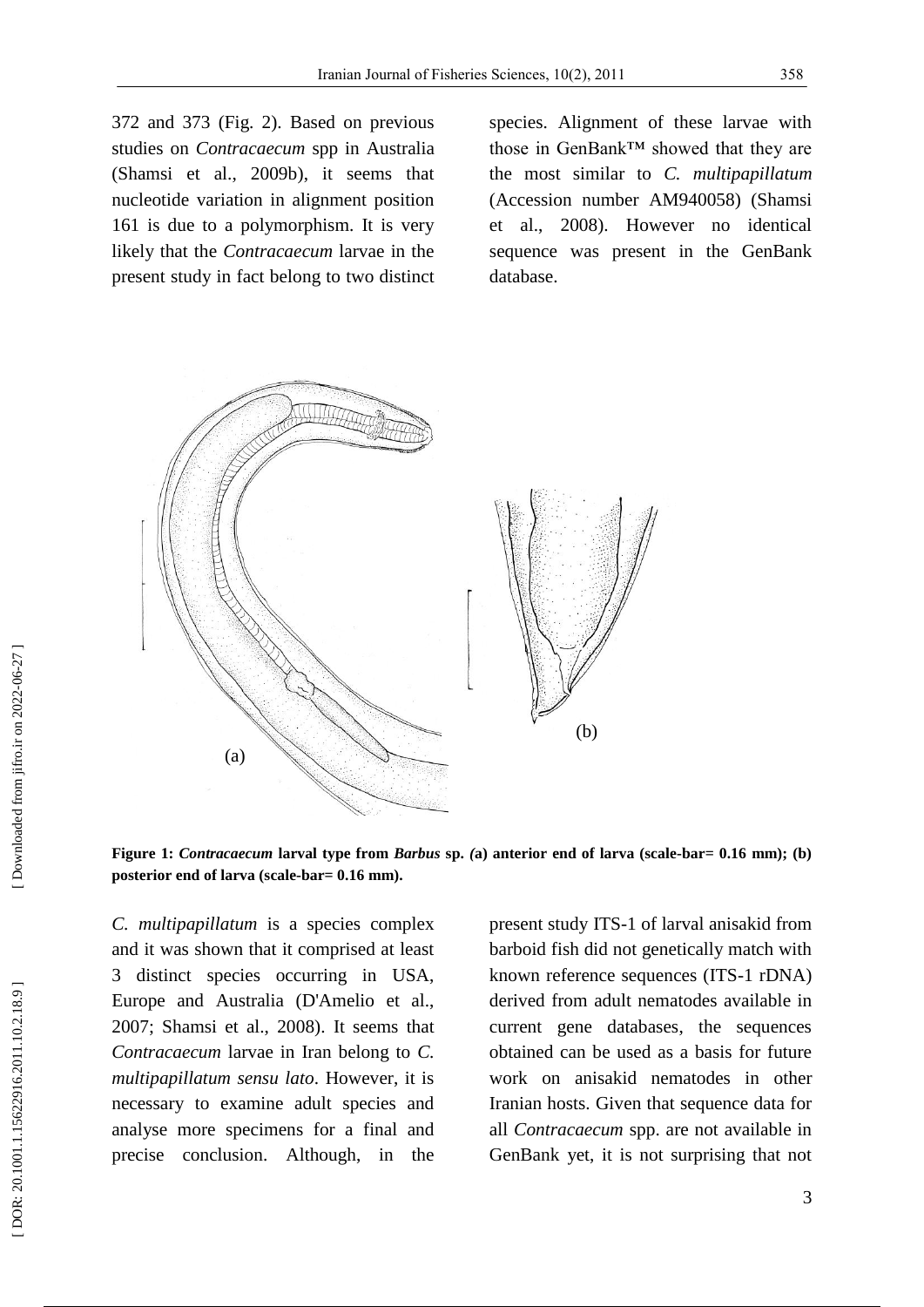[\[ DOR: 20.1001.1.15622916.2011.10.2.18](https://dorl.net/dor/20.1001.1.15622916.2011.10.2.18.9).9 ] [\[ Downloaded from jifro.ir on 2022-06-27](http://jifro.ir/article-1-184-fa.html) ] [DOR: 20.1001.1.15622916.2011.10.2.18.9]

[Downloaded from jifro.ir on 2022-06-27]

all sequences obtained from larvae can be matched with sequences obtained from adult nematodes.

|          | $>$ ITS-1                                                       |  |
|----------|-----------------------------------------------------------------|--|
| FM210435 | TCGAGCTAAACCATAAAAGCCTCCATACTTGCATACCTTCCATTTGCAAGTACTAGTGA 60  |  |
| FM210436 |                                                                 |  |
| FM210434 |                                                                 |  |
| FM210433 |                                                                 |  |
| FM210435 | CCATGCAGTAAGGCACGCACATGTGGTGGCAGCCGTTCGCTGTTGCTTATTTAAGCGTA 120 |  |
| FM210436 |                                                                 |  |
| FM210434 |                                                                 |  |
| FM210433 |                                                                 |  |
| FM210435 | TTGGCGAACAATGGCTCGTGCTTTACTGGGTGTTGAGGGGAAATAGGTGATTCACCGTG 180 |  |
| FM210436 |                                                                 |  |
| FM210434 |                                                                 |  |
| FM210433 |                                                                 |  |
| FM210435 | TAGTAGGTGATTCGAGAGCGCCTATTTCCTCGTTACGTTAACAACGGTGTCCACTTTGG 240 |  |
| FM210436 |                                                                 |  |
| FM210434 |                                                                 |  |
| FM210433 |                                                                 |  |
| FM210435 | GTCTACGCTCCACCTAGCTACTGCCTGGACCGTCGGTAGCAATGAAAGGTGGGGAGATA 300 |  |
| FM210436 |                                                                 |  |
| FM210434 |                                                                 |  |
| FM210433 |                                                                 |  |
| FM210435 | TTCCTCCTCGTGAGTTGAGCAGACTTAATGAACCCGGCTAGAGGGTCGCCAAAAACCAA 360 |  |
| FM210436 |                                                                 |  |
| FM210434 |                                                                 |  |
| FM210433 |                                                                 |  |
| FM210435 | CACACACACACACATTCATTTTAAACTTATGTATATCGATGAATCATGATGTGCTCCAA 420 |  |
| FM210436 |                                                                 |  |
| FM210434 |                                                                 |  |
| FM210433 |                                                                 |  |
| FM210435 | TTATGGAGACATGTATGTGATGAGTCGTTAAGTA 454                          |  |
| FM210436 |                                                                 |  |
| FM210434 |                                                                 |  |
| FM210433 |                                                                 |  |

**Figure 2 : Alignment of sequences of ITS -1 regions of** *Contracaecum* **larval type in the present study. Polymorphic sites were designated using International Union of Pure and Applied Chemistry (IUPAC) codes.**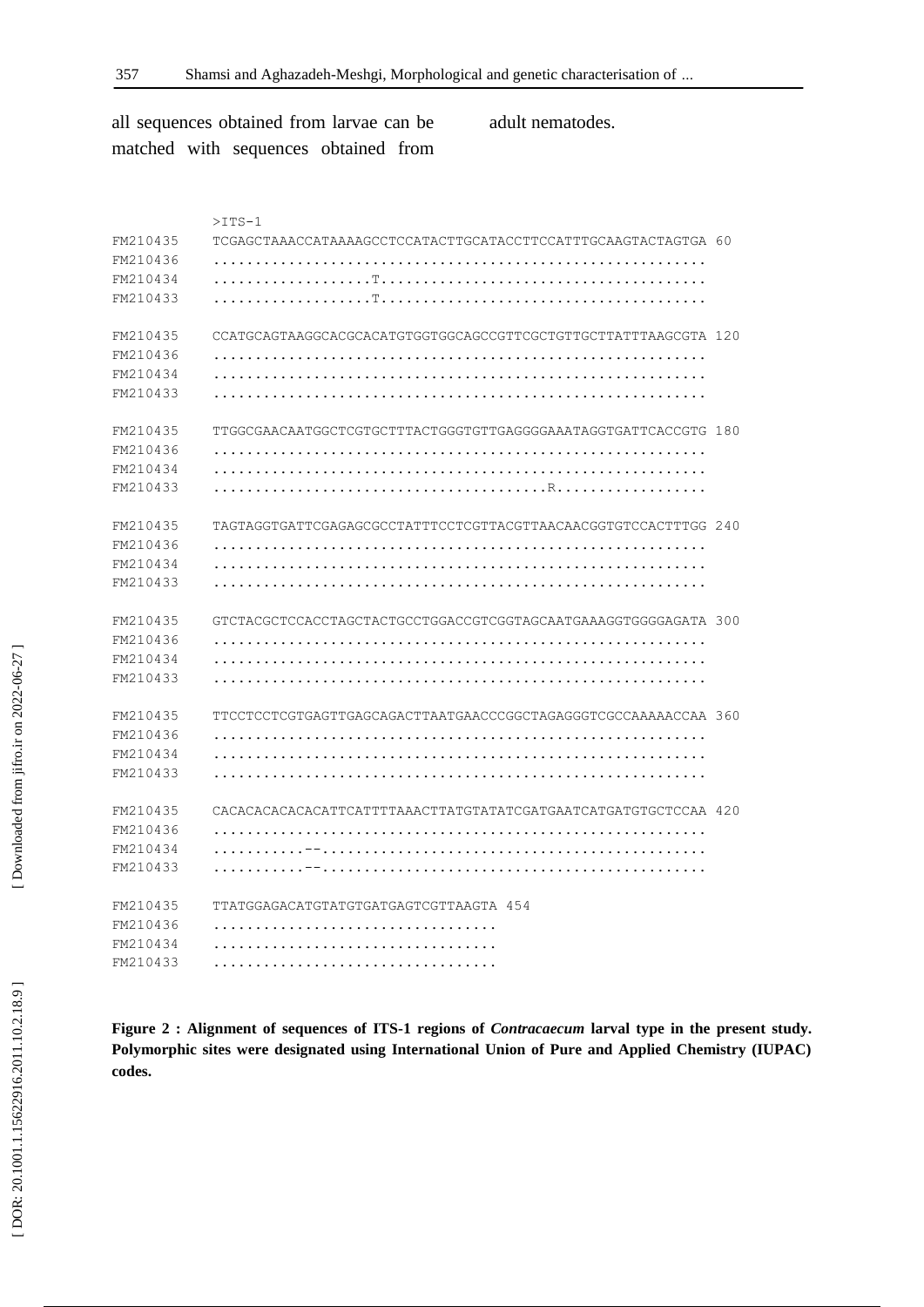| Parameters                       | Number   | Minimum | Maximum | Mean  |
|----------------------------------|----------|---------|---------|-------|
|                                  | examined |         |         |       |
| Total length                     | 11       | 13.28   | 24.54   | 19.26 |
| Maximum width                    | 12       | 0.52    | 0.89    | 0.74  |
| Length of oesophagus             | 10       | 1.56    | 2.28    | 1.98  |
| Intestinal caecum                | 10       | 1.07    | 1.95    | 1.45  |
| Ventricular appendix             | 10       | 0.36    | 2.08    | 0.74  |
| Distance of nerve<br>ring<br>to  | 12       | 0.23    | 0.36    | 0.28  |
| anterior end                     |          |         |         |       |
| Distance of anus to posterior 12 |          | 0.09    | 0.16    | 0.12  |
| end                              |          |         |         |       |
| Ventriculus                      | 7        | 0.08    | 0.13    | 0.11  |

**Table 1: Measurements of systematically important feature s in larvae in the present study (in millimetre)**

Characterisation of adult parasites from definitive hosts in the area of symatry and alignment of the sequences between larval stages and adult nematodes can be promising for identification of these parasites which in turn will be beneficial for the management of the fisheries resources and wildlife populations.The ability to accurately identify and distinguish among species of anisakid nematodes, including *Contracaecum* spp in different hosts and at any developmental stage has important implications for studying their systematics, population biology and ecology as well as for controlling the diseases they cause.

In conclusion, this is the first step toward molecular study of anisakids in Iran . While the prevalence of this parasite group is usually high, there is no information on their ecology or human health significance in the country. While the interpretations from the present data are limited due to the relatively small sample size, the molecular approach provides a unique basis for exploring the composition of their populations in a broader range of fish species as well as in

their definitive hosts, including their genetic structure and their ecology.

## **Acknowledgment s**

Authors are grateful to late Dr Behiar Jalali and Dr Iraj Moobedi from Tehran University of Medical Sciences for their useful advises during this research .

## **References**

- **Anderson, R. C., 2000.** *Nematode parasites of vertebrates: Their development and transmission,*  Wallingford, UK: CABI Publishing.
- **Audicana, M. T., Ansotegui, I. J., Fernandez de Corres, L. and Kennedy, M. W., 2002.** *Anisakis simplex*: Dangerous - dead and alive? *Trends in Parasitology,* 18( **1** ) **,** 20 -25.
- **D'Amelio, S., Barros, N. B., Ingrosso, S., Fauquier, D. A., Russo, R. and Paggi, L., 2007.** Genetic characterization of members of the genus contracaecum (nematoda: Anisakidae) from fish -eating birds from west -central florida, USA, with evidence of new species. *Parasitology,* 134( **7** ) **,** 1041 -1051.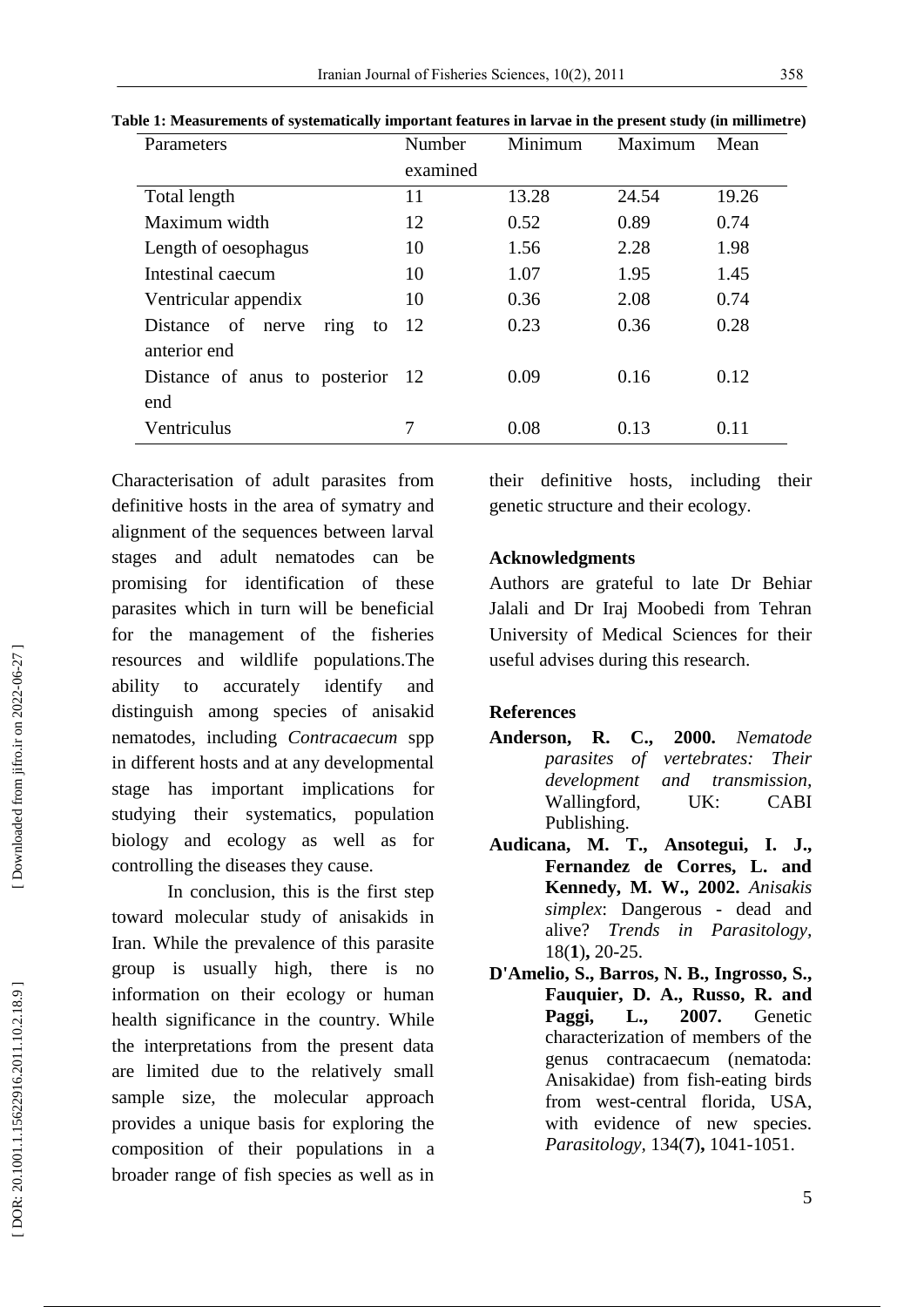- **Eslami, A. and Mokhayer, B., 1977.** Nematode larvae of medical importance found in market fish in iran. *Pahlavi Medical Journal,* 8( **3** ) **,** 345 -348.
- **Eslami, A. and Kohneshahri, M., 1978.** Study on the helminthiasis of rutilus frisii katum from the south caspian sea. *Acta Zoologica et Pathologica Antverpiensia,* (**70** ) **,** 153 -155.
- **Eslami, A. and Kohneshahri, M., 1994.** Study on the helminthiasis of rutilus frisiikatum from the south caspian sea. *Archive of the Faculty of Veterinary Medicine, Tehran University,* 6 **,** 108 -110.
- **Jalali, B., Barzegar, M. and Nezamabadi, H., 2008.** Parasitic fauna of the spiny eel, mastacembelus mastacembelus banks et solander (teleostei: Mastacembelidae) in iran. *Iranian Journal of Veterinary Research,* 9( **2** ) **,** 158 -161.
- **Mokhayer, B., 1973.** List of parasites of iranian sturgeons. *Journal of the Veterinary Faculty, University of Tehran,* 29( **1** ) **,** 1 -12.
- **Mokhayer, B., 1981.** Parasites of fish in the sefid rud basin. *Journal of Veterinary Faculty University of Tehran,* 36( **4** ) **,** 61 -75.
- **Nadler, S. A., D'Amelio, S., Dailey, M. D., Paggi, L., Siu, S. and Sakanari, J. A., 2005.** Molecular phylogenetics and diagnosis of *anisakis*, *pseudoterranova*, and *contracaecum* from northern pacific marine mammals. *Journal of Parasitology,* 91( **6** ) **,** 1413 -1429.
- **Paggi, L. and Bullini, L., 1994.** Molecular taxonomy in anisakids. *Bulletin of the Scandinavian*  Society of Parasitology, 4, 25-39.
- **Peyghan, R., Rod, N. H. and Desfuli, A. Y., 2004.** Determination of parasitic helminths in persian gulf grouper, (epinephelus coioides), and silver pomfret, (stromateus

cinereus). *Pajouhesh -va - Sazandegi. In Animal and Fisheries*  Sciences, (62), Pe49-Pe55.

- **Sattari, M., Mokhayer, B., Eslami, A. and Bokaei, S., 2000.** Parasites of acipenser persicus (chondrostei: Acipenseridae) from south -west of caspian sea. *Journal of the Faculty of Veterinary Medicine, University of Tehran,* 55( **3** ) **,** 19 -24.
- **Sattari, M., Mokhayer, B. and Shafii, S., 2006.** Parasitic worms of persian sturgeon (acipenser persicus borodin, 1897) from the southwest of the caspian sea. *Bulletin of the European Association of Fish Pathologists,* 26( **3** ) **,** 131 -136.
- **Shamsi, S., Gasser, R., Beveridge, I. and Shabani, A. A., 2008.** *Contracaecum pyripapillatum* n. Sp. And a description of *c. Multipapillatum* (von drasche, 1882) from the australian pelican, *pelecanus conspicillatus*. *Parasitology Research,* **5** ) **,** 103 1 -1039.
- **Shamsi, S., Norman, R., Gasser, R. and Beveridge, I., 2009a.** Genetic and morphological evidences for the existence of sibling species within *contracaecum rudolphii* (hartwich, 1964) (nematoda: Anisakidae) in australia. *Parasitology Research,* 105( **2** ) **,** 529 -538.
- **Shamsi, S., Norman, R., Gasser, R. and Beveridge, I., 2009b.** Redescription and genetic characterization of selected *contracaecum* spp. (nematoda: Anisakidae) from various hosts in australia. *Parasitology Research,* 104( **6** ) **,** 1507 -1525.
- **Shamsi, S. and Butcher, A. R., 2011.** First report of human anisakidosis in australia. *Medical Journal of Australia,* 194( **4** ) **,** 199 -200.
- **Shamsi, S., Gasser, R. B. and Beveridge, I., 2011.** Mutation scanning coupled sequencing of nuclear ribosomal DNA spacers as a tool